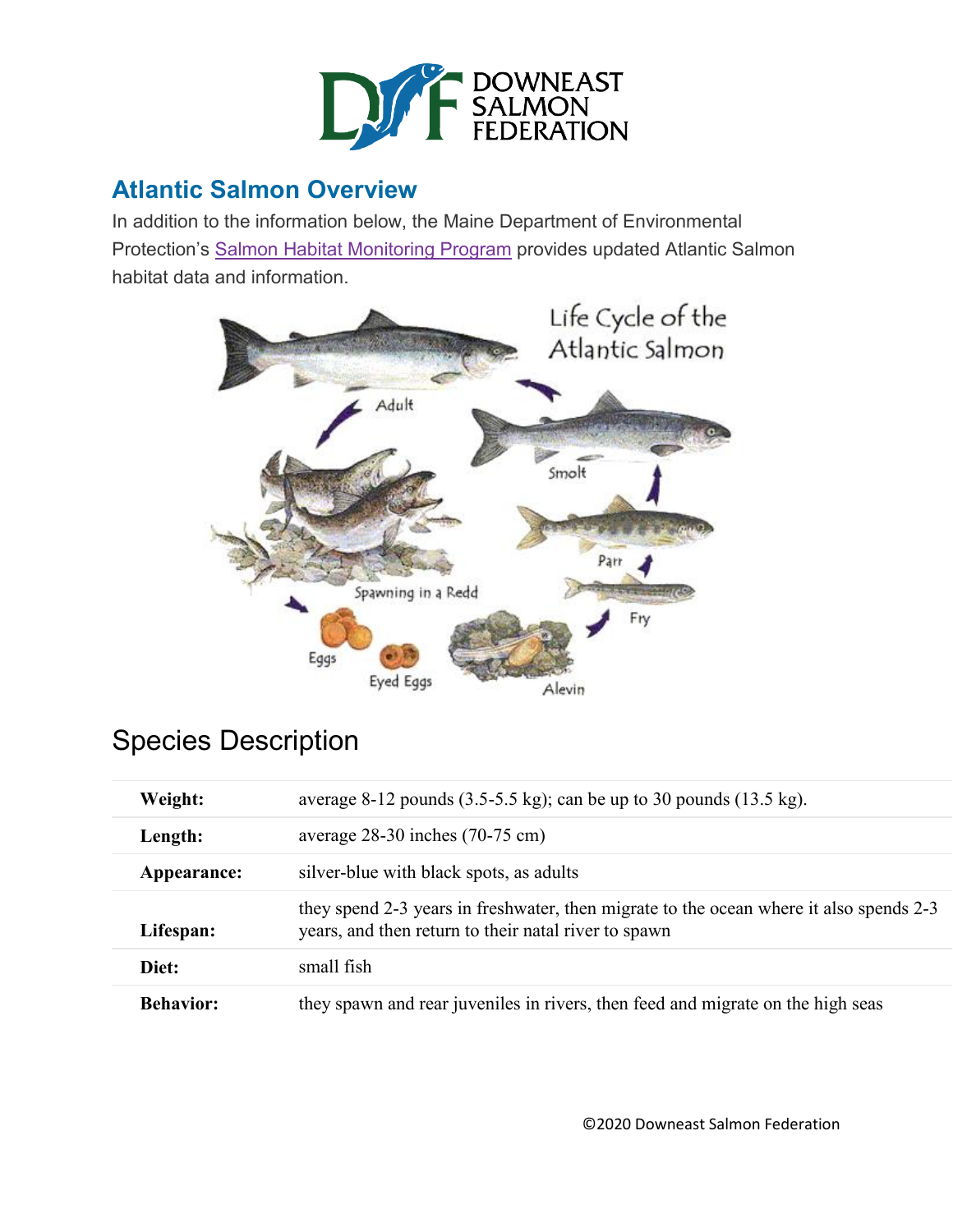

The average size of Atlantic Salmon is 28-30 inches (71-76 cm) long and 8-12 pounds (3.6-5.4 kg) after two years at sea. Although uncommon, adults can grow to be as large as 30 pounds (13.6 kg).

Atlantic Salmon have a relatively complex life history that includes spawning, juvenile rearing in rivers, and extensive feeding migrations on the high seas. As a result, Atlantic Salmon go through several distinct phases that can be identified by specific changes in behavior, physiology, and habitat requirements.

Juvenile salmon feed and grow in rivers for one to three years before undergoing "smoltification" and migrating to the ocean. Atlantic Salmon of U.S. origin are highly migratory, undertaking long marine migrations between the mouths of U.S. rivers and the northwest Atlantic Ocean where they are widely distributed seasonally over much of the region. Most Atlantic Salmon of U.S. origin spend two winters in the ocean before returning to freshwater to spawn. Those that return after only one year are called grilse. In the United States, most adult Atlantic Salmon ascend the rivers of New England beginning in spring and continuing through the fall, with migration peaking in June.

# Habitat

The Atlantic Salmon is an anadromous fish, typically spending 2-3 years in freshwater, migrating to the ocean where it also spends 2-3 years, and then returning to its natal river to spawn.

Suitable spawning habitat consists of gravel or rubble in areas of moving water. Eggs hatch in March or April and become fry.

Fry remain buried in the gravel for about six weeks. The fry emerge from the gravel about mid-May and start feeding on plankton and small invertebrates. Emergent fry quickly disperse from nests (called redds) within the gravel. They develop camouflaging stripes along their sides, and enter what is termed the parr stage.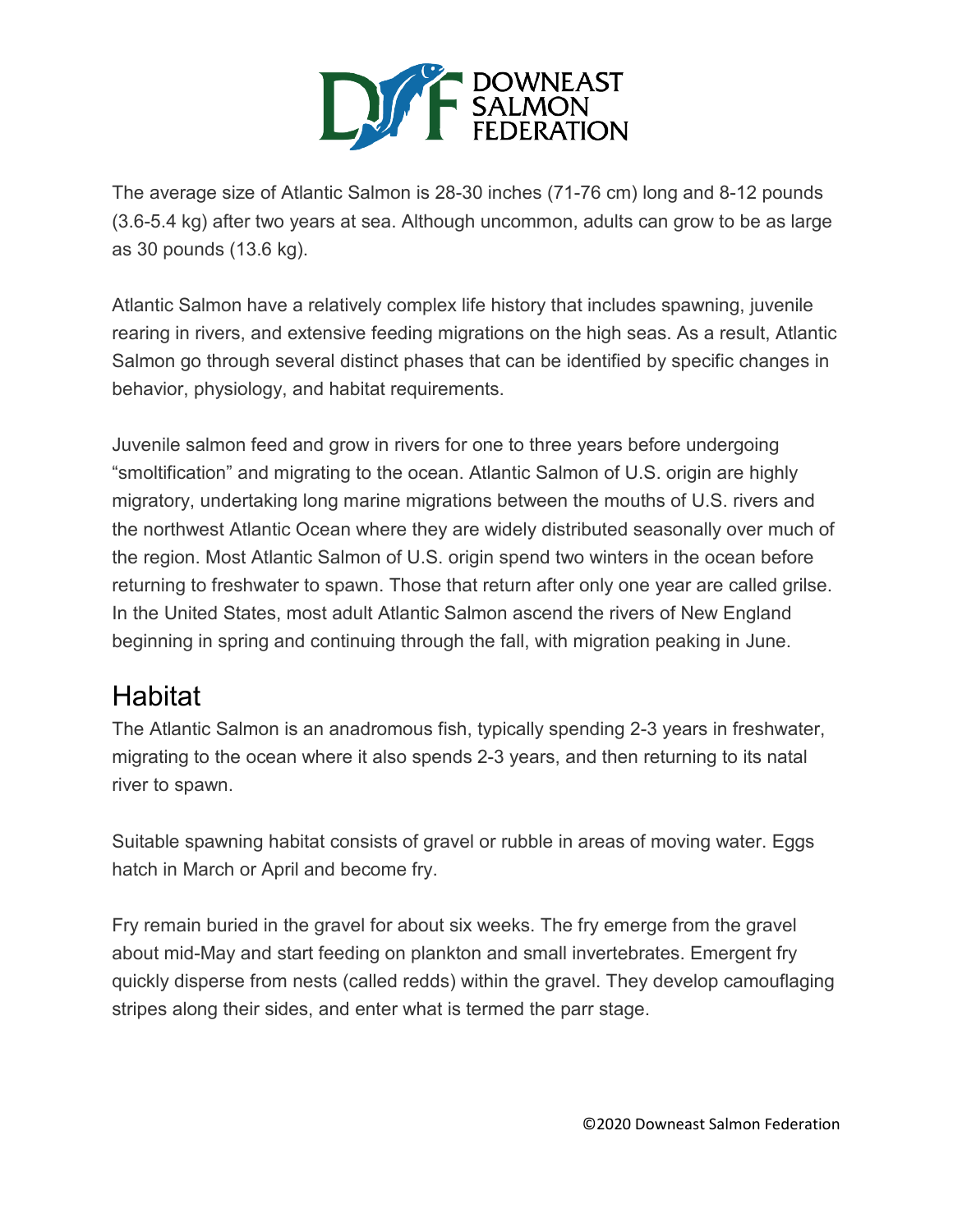

Parr habitat, often called "nursery habitat," is typically riffle areas characterized by adequate cover, shallow water depth, and moderate to fast water flow.

Salmon parr spend 2-3 years in freshwater and then undergo a physiological transformation called smoltification that prepares them for life in a marine habitat.

Atlantic Salmon leave Maine rivers in the spring and reach Newfoundland and Labrador by mid-summer. They spend their first winter at sea south of Greenland.

After the first winter at sea, a small percentage return to Maine while the majority spend a second year at sea, feeding off the southwest or, to a much lesser extent, the southeast coast of Greenland. Some Maine salmon are also found in waters along the Labrador coast.

After a second winter in the Labrador Sea, most Maine salmon return to rivers in Maine, with a small number returning the following year as what is referred to as three sea winter fish.

# **Distribution**

There are three generally recognized groups of Atlantic Salmon:

- North American
- European
- Baltic

Atlantic Salmon reproduce in coastal rivers of northeastern North America, Iceland, Europe, and northwestern Russia and migrate through various portions of the North Atlantic Ocean. European and North American populations of Atlantic Salmon intermix during their at-sea stage, where they share similar summer feeding grounds off Greenland.

The North American group historically ranged from northern Quebec southeast to Newfoundland and southwest to Long Island Sound. It includes Canadian populations and U.S. populations, including the listed Gulf of Maine DPS. In Canada, significant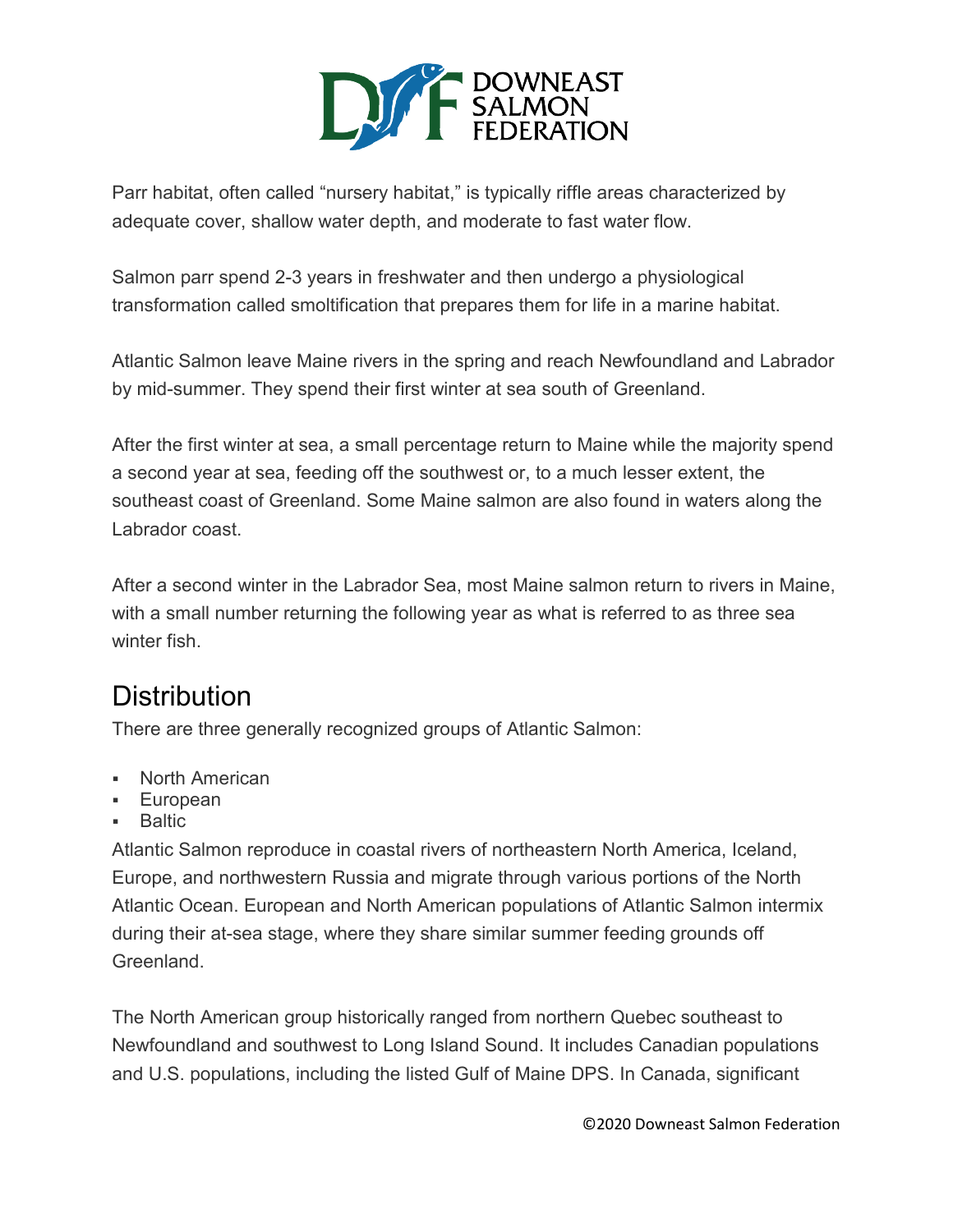

reproducing populations remain throughout the historic range, though many populations are severely depleted.

# Population Trends

By the early 19th century, Atlantic Salmon runs in New England, which historically occurred in almost every major river north of the Hudson River, were severely depleted. By the end of the 19th century, Atlantic Salmon had been extirpated from three of the five rivers with the largest populations (Androscoggin, Merrimack, and Connecticut Rivers).

In general, the abundance of Atlantic Salmon continued to decline in all rivers through the first half of the 20th century. The primary distribution of Atlantic Salmon in the U.S. by the mid-20th century was, except for a few remnant populations, limited to the eastern third of Maine's coast.

The populations of Atlantic Salmon present in the Gulf of Maine Distinct Population Segment (DPS) represent the last wild populations of U.S. Atlantic Salmon. At the time of listing under the ESA in 2000, there were at least eight rivers in the geographic range of the DPS known to still support wild Atlantic Salmon populations:

- **Dennys river**
- **East Machias river**
- **Machias river**
- Pleasant river
- **Narraguagus river**
- **Ducktrap river**
- **Sheepscot river**
- Cove Brook
- **-** Penobscot River
- **Androscoggin River**
- Kennebec River

There are at least fourteen small coastal rivers within the historic range of this Distinct Population Segment from which wild salmon populations have already been extirpated.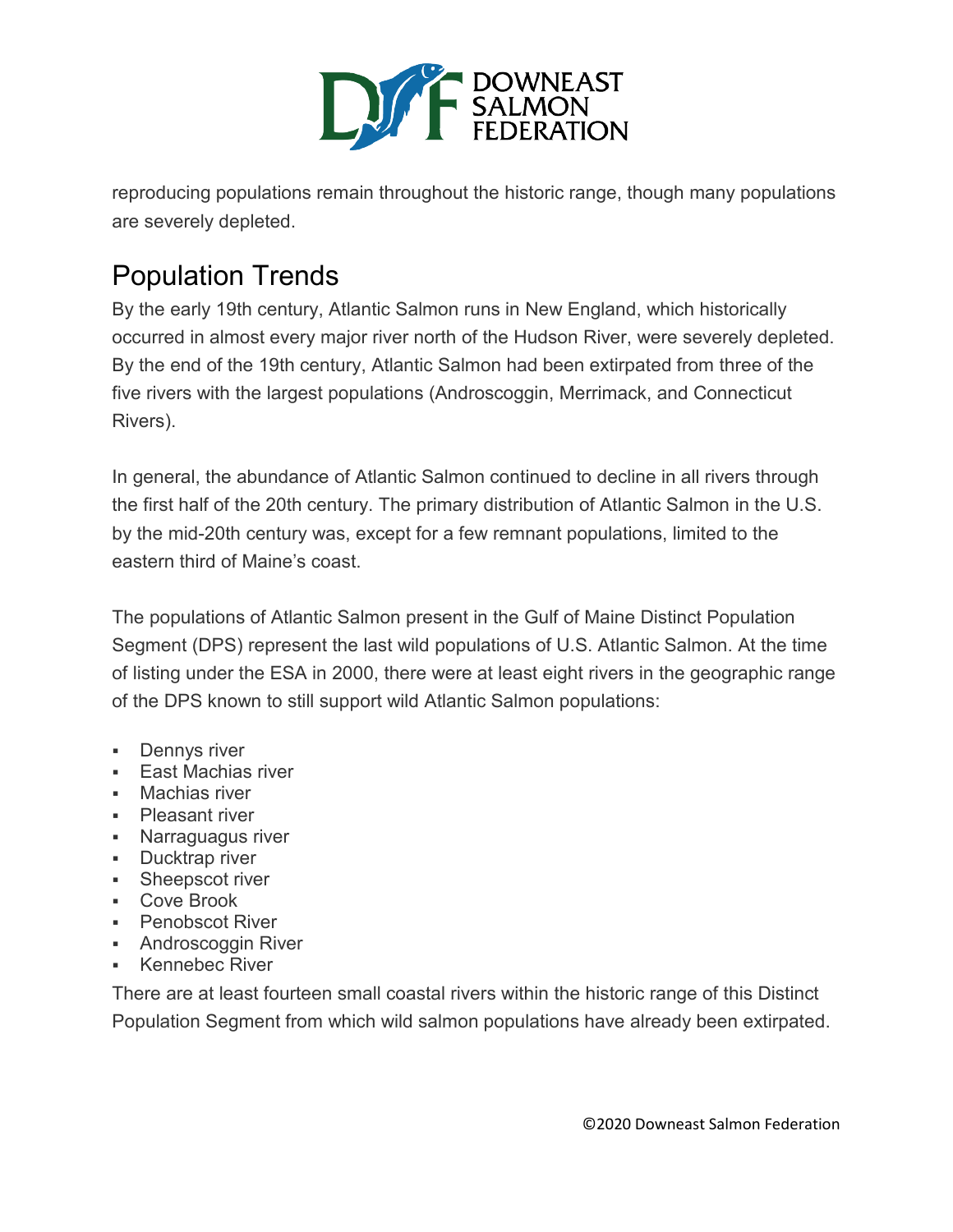

# **Threats**

- Acidified water and associated aluminum toxicity, which decrease juvenile survival
- Aquaculture practices, which pose ecological and genetic risks
- Avian (bird) predation
- Changing land use patterns (e.g., development, agriculture, forestry)
- Climate change
- Degradation of water quality (e.g., contaminants, nutrient enrichment, elevated water temperature)
- Traditional hatchery programs (potential for artificial selection/domestication)
- Incidental capture of adults and parr by recreational fishermen
- Non-native fish species that compete with or prey on Atlantic salmon
- Loss of habitat complexity and connectivity
- Poaching of adults in rivers with listed Atlantic salmon
- Sedimentation
- Water extraction

# Taxonomy

Kingdom: Animalia

- Phylum: Chordata
- Class: Osteichthyes
- Order: Salmoniformes
- Family: Salmonidae
- Genus: *Salmo*

Species: *salar*

\*Excerpt on Atlantic Salmon species description from NOAA Fisheries:

http://www.fisheries.noaa.gov/pr/species/fish/atlantic-salmon.html

# **Glossary**

# **References**

Ed Baum's book Maine Atlantic Salmon: A National Treasure <http://www.maine.gov/dmr> [http://www.nefsc.noaa.gov](http://www.nefsc.noaa.gov/) <http://www.epa.gov/region1/lab/ecology/efishing.html>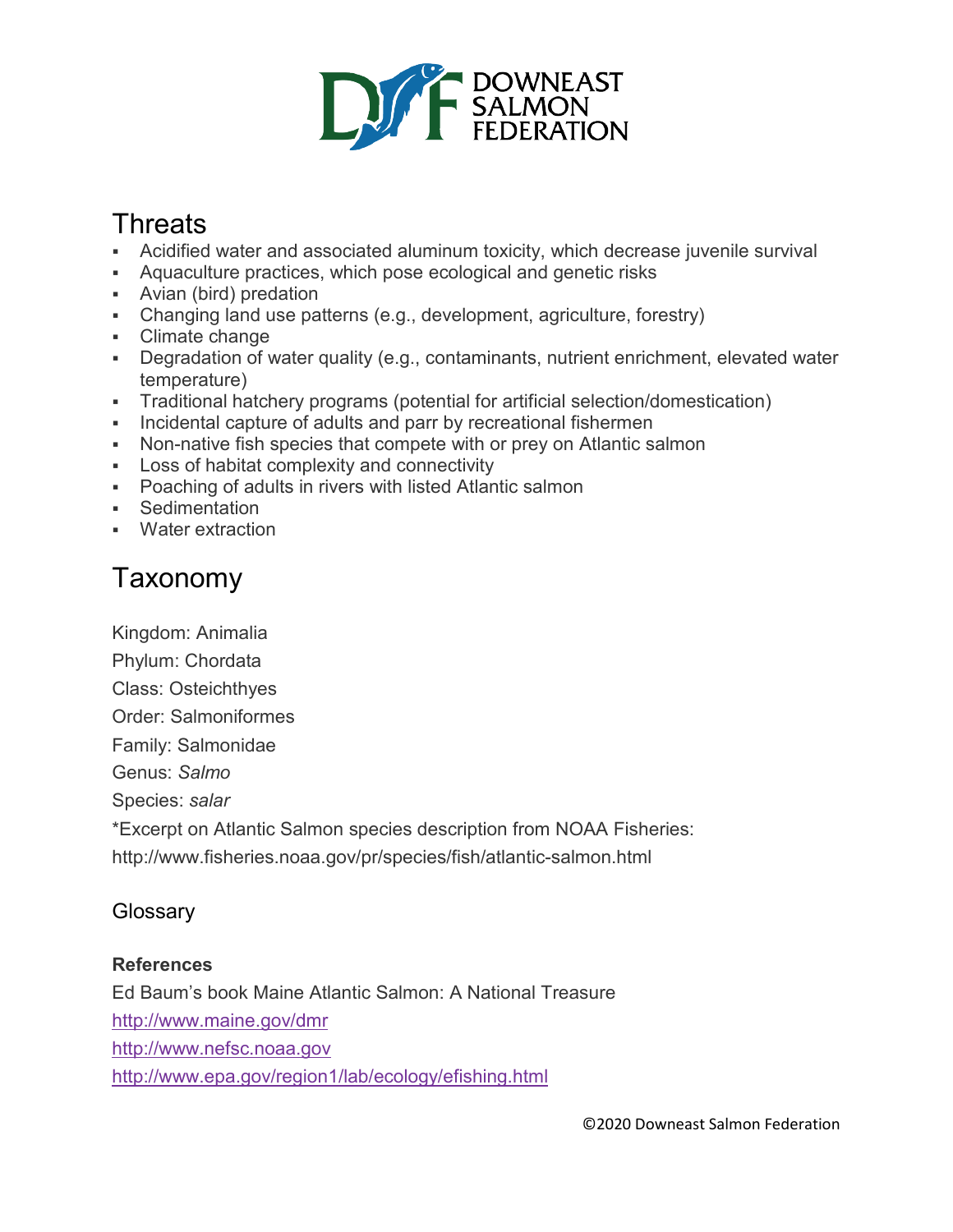

#### **Alevin:**

The period after hatching of the egg when the salmon is entirely dependant upon the yolk sac for nutrition. In the natural environment, alevin are buried within the substrate of the stream bottom.

#### **Anadromous:**

An anadromous fish, born in freshwater, spends most of its life in the sea and returns to freshwater to spawn. Salmon, smelt, shad, striped bass, and sturgeon are common examples.

#### **Black salmon:**

A synonymous term for kelt. Occasionally referred to as a slink, racer, or snake.

#### **Bright salmon:**

A fresh-run salmon which has entered its natal stream. Synonymous with maiden or virgin salmon.

#### **Catadromous:**

Opposite from anadromous, catadromous fish live in freshwater and enter salt water to spawn. American eels are a good example of a catadromous fish.

#### **Diadromous:**

A general term for fish in the anadromous and catadromous categories.

#### **Electrofishing:**

Electrofishing is the technique and science of utilizing an electrical current to momentarily stun fish or force them to involuntarily swim towards an electrical field for collection.

#### **Eyed egg:**

The stage from the appearance of faint eyes until hatching (April).

#### **Fed Fry:**

Atlantic Salmon of hatchery origin that have fully absorbed the yolk and have begun feeding upon artificial foods.

#### **Fingerling:**

An obsolete, non-specific term for parr that is often found in the literature prior to 1960.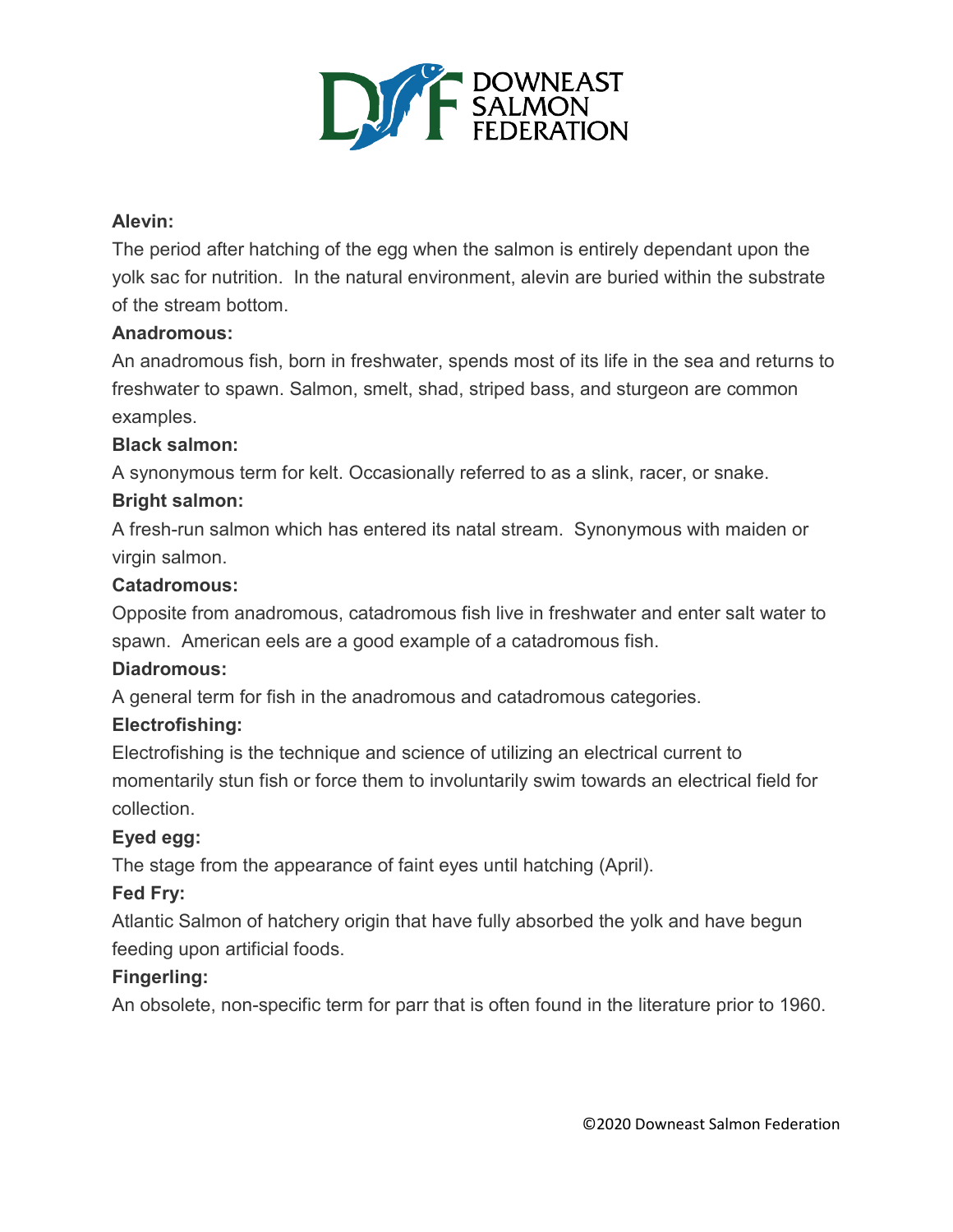

#### **Fry:**

Salmon become fry when they have absorbed their yolk sac and emerge from the gravel nest the have been developing in since they were fertilised as an egg. Fry emerge in the Spring once river temperatures reach about 50F (10C) and begin feeding on invertebrates as they drift by in the stream current. (Note: this date is not appropriate for all rivers because of the wide variation in the growth and development of salmon in North America).

#### **Green Egg:**

The stage from spawning (November) until faint eyes appear in the eggs. The eggs at this stage are very fragile.

#### **Grilse:**

A 1SW salmon that has matured (or is about to mature) after one winter at sea. This term is applied to salmon in their natal river, not while at sea.

#### **Iteroparous:**

Unlike semelparous, iteroparous fish can recondition itself and return to sea to repeat the migration and spawning patterns multiple times.

#### **Kelt:**

A spawned out (spent) adult salmon (male or female) that is found in the freshwater portions of rivers, normally between November of the year of spawning until the salmon returns to the sea the following year.

#### **Long-absence RS:**

Alternate year repeat spawners that have spent one year (or more) at sea before spawning again. Long-absence repeat spawners are often referred to as LARS.

#### **Maiden salmon:**

Any virgin salmon (1SW, 2SW, 3SW) found in freshwater on its first spawning migration. **Mended-kelt:**

Infrequently used term for a post-kelt that has regained the weight lost during the first spawning cycle and has resumed feeding and growth at sea.

# **Milt:**

The male gametes (sperm).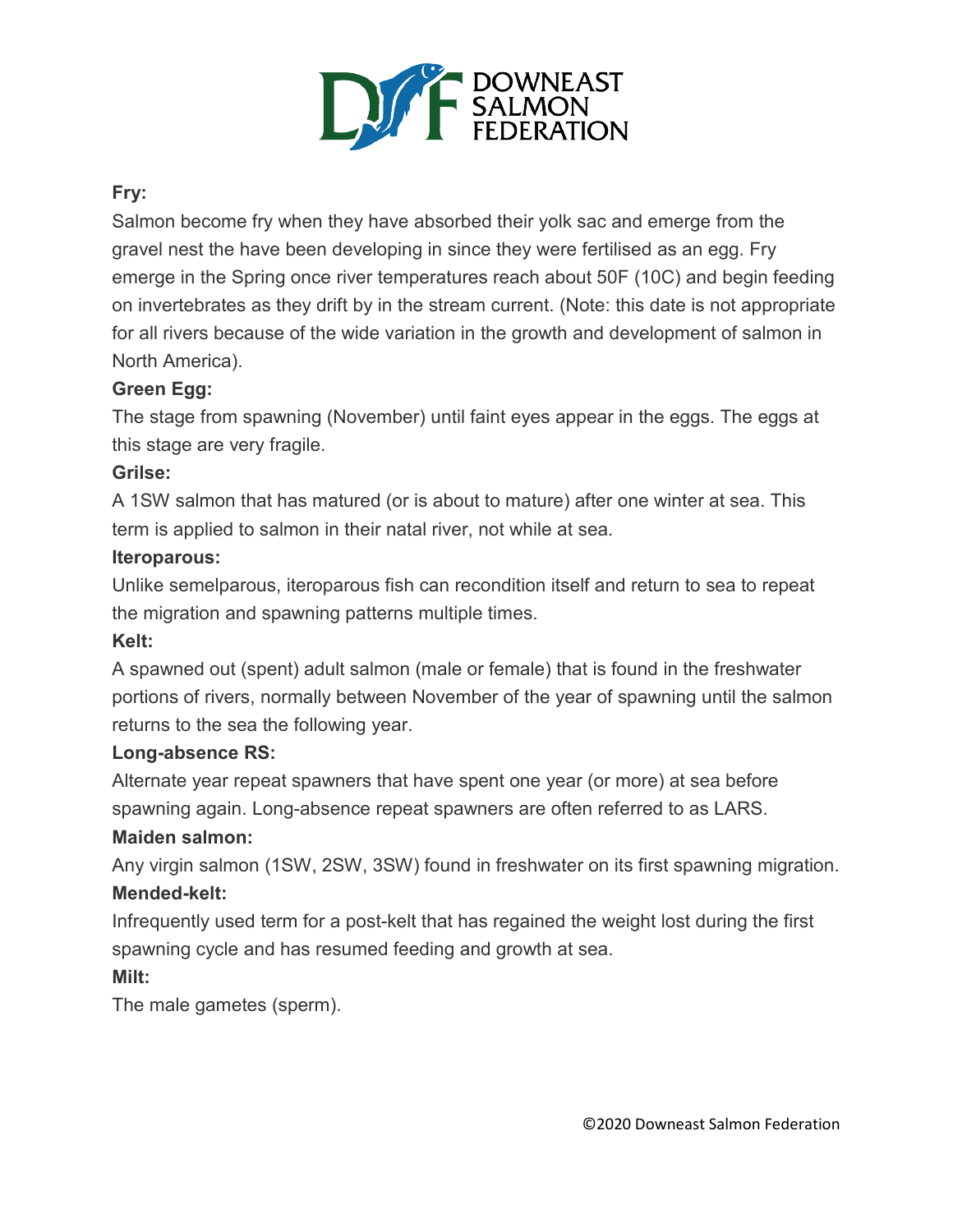

#### **MSW salmon:**

Multi sea-winter (MSW) salmon have matured (or are about to mature) after two or more winters at sea. (Note: also see repeat spawner)

#### **Natal Streams:**

The stream a salmon hatched in.

#### **Otoliths:**

Small bones of the inner fish that have "growth rings" on them that can be used in aging.

#### **Parr:**

The period which follows the fry stage; subdivisions have been adopted based upon the age and size of the young salmon.

#### **Parr marks:**

**0+ Parr:** The period from July 1 to December 31 of the year of hatching. 0+ Parr are less than one year old.

**1 Parr:** The period from January 1 to June 30 one year after hatching.

**1+ Parr:** The period from July 1 to December 31 one year after hatching.

**2 Parr:** The period from January 1 to June 30 two years after hatching.

**2+ Parr:** The period from July 1 to December 31 two years after hatching.

**3 Parr:** The period from January 1 to June 30 three years after hatching.

**3+ Parr:** The period from July 1 to December 31 three years after hatching.

#### **Precocious Parr:**

An Atlantic Salmon that becomes sexually mature in freshwater without ever going to sea. Nearly all precocious parr are males, although a few females have been documented on rare occasions.

#### **Post-kelt:**

A spent salmon that has left the freshwater environment, until December 31 one year after spawning.

#### **Post-smolt:**

The life stage during the first year of life at sea, from July 1 to December 31 of the year the salmon left the river as a smolt.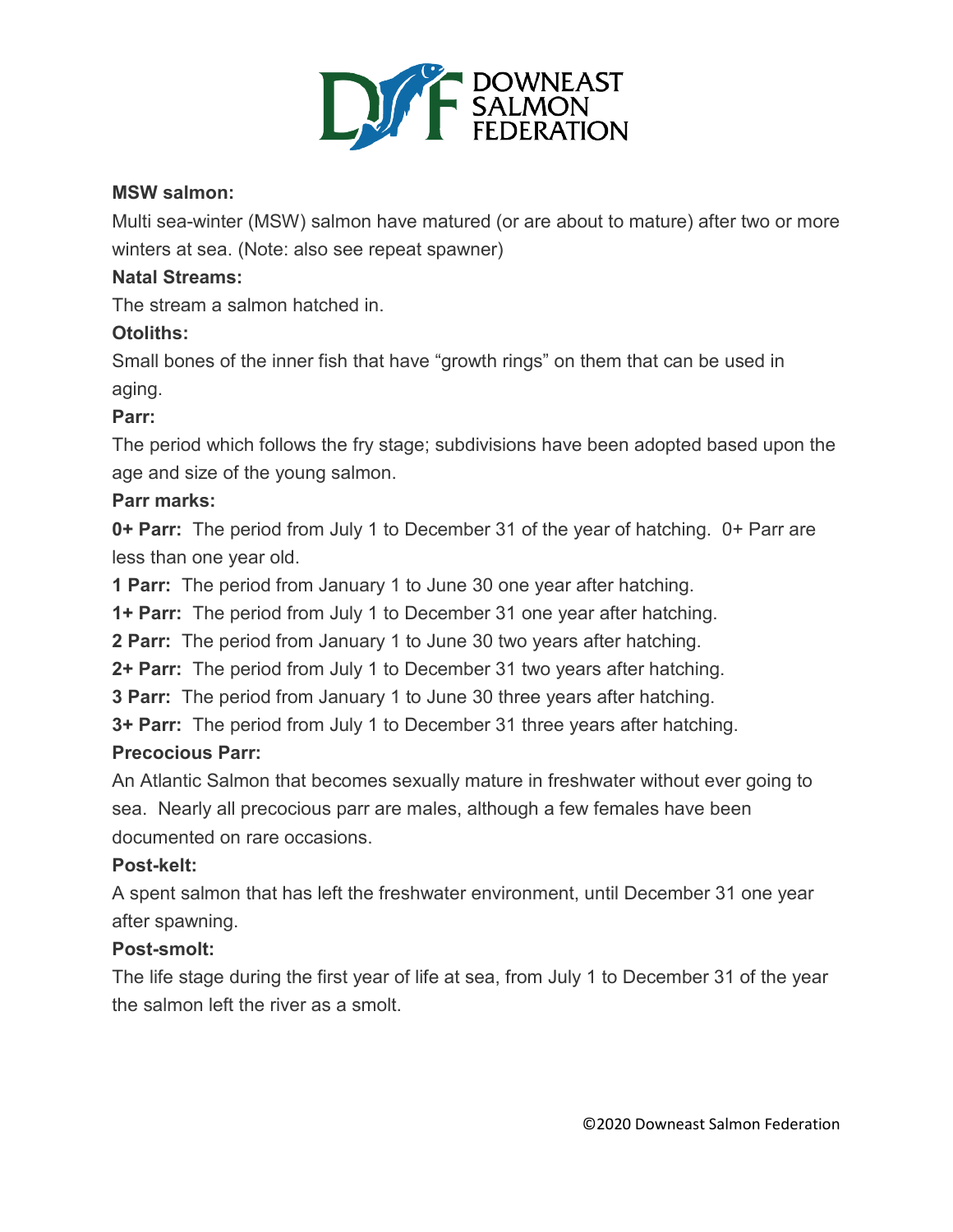

#### **Pre-smolt:**

Parr that have commence the smoltification process in preparation for migration to sea. Another commonly used term for this stage is silvery parr.

### **Redd:**

A gravel nest made by a spawning female. The female uses her tail to dig a pit in the stream bed where she will lay her eggs which are immediately fertilised by a male salmon. The female then covers the eggs with gravel, protecting them for the winter until they emerge in the spring as fry.

#### **Repeat spawner (RS):**

An adult salmon when found in freshwater on its second (or greater) spawning migration. Alternatively termed a previous spawner.

#### **River Herring:**

A general term used to describe the anadromous sea-run Alewives and Blueback Herring that migrate from the ocean into the river systems April-June. These herring are the "fish that feeds all" acting as a vital food source and nutrient source at every part of its life stage. Other fish, marine mammals, and birds are just three examples of the animals that consume the river herring.

# **Rotary Screw Trap (RSTs):**

The type of trap commonly used to evaluate the health, age distribution, and number of smolts out-migrating from the rivers in the spring (April – June). The traps consist of large cone that is turned by the river moving down through it. The fish that swim into the cone end up in a live well that sits behind the cone. The entire trap is held afloat by large aluminum pontoons on either side of the cone.

# **Sac-Fry:**

Synonymous word for alevin; more commonly used in fish culture, where the young salmon can be observed in a hatching tray or trough.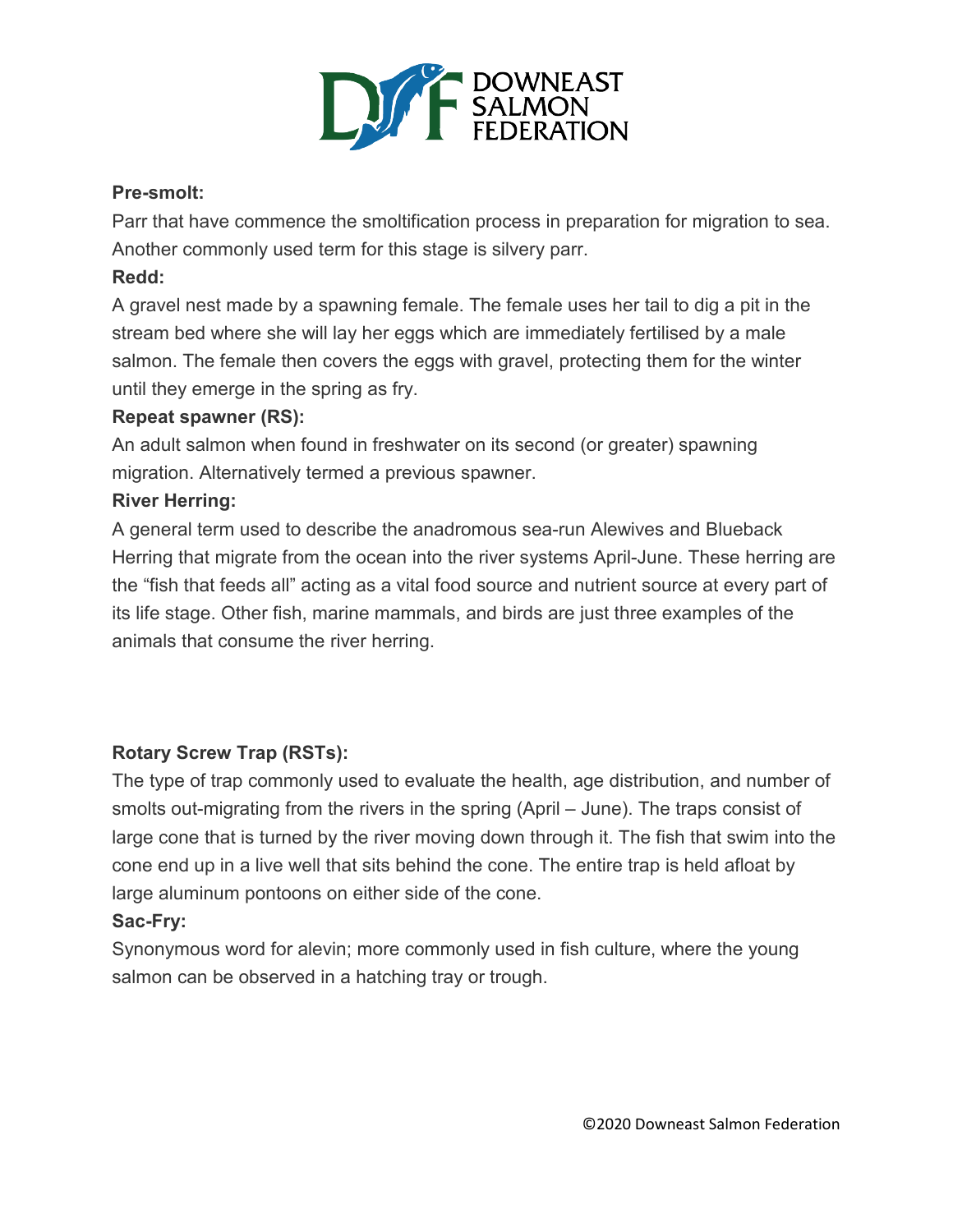

#### **Salmon:**

Salmo salar ('the leaper') Atlantic salmon are an anadromous species. Many saltwater sportfishermen consider these fish to be "the king of fish" because of their great leaping ability and determined fight when hooked.

#### **1SW salmon:**

A one sea-winter (SW) salmon has passed one December 31st since becoming a smolt. **2SW salmon:** 

A two sea-winter (SW) salmon has passed two December 31st's since becoming a smolt.

#### **3SW salmon:**

A three sea-winter (SW) salmon has passed three December 31st's since becoming a smolt.

#### **Semelparous:**

Fish that die after spawning one time (Pacific salmon species).

#### **Short-absence RS:**

Consecutive year repeat spawners that have spent less than one year at sea before spawning again. Short-absence repeat spawners are often referred to as SARS.

#### **Smolt:**

A silvery-colored, juvenile Atlantic salmon during its active migration to sea in the spring (late April – mid June). Smolts (unlike parr) are able to survive the natural transition from fresh to salt water.

# **1+ Smolt:**

The birth date of Atlantic salmon is arbitrarily set at April 1. Since smolts migrate to sea between April and June, a 1+ smolt migrates 1+ years after hatching. In hatchery terms this is referred to as a P8, meaning after the parr was stocked in its first year of life it only spent 8 months (one fall and winter) in the river before outmigration as a smolt.

# **2+ Smolt:**

The period from January 1 to June 30 of the year of migration. The migration year is two years after hatching. In hatchery terms this is referred to as a P20, meaning the young salmon spent 20 months in the river after being stocked before outmigration.